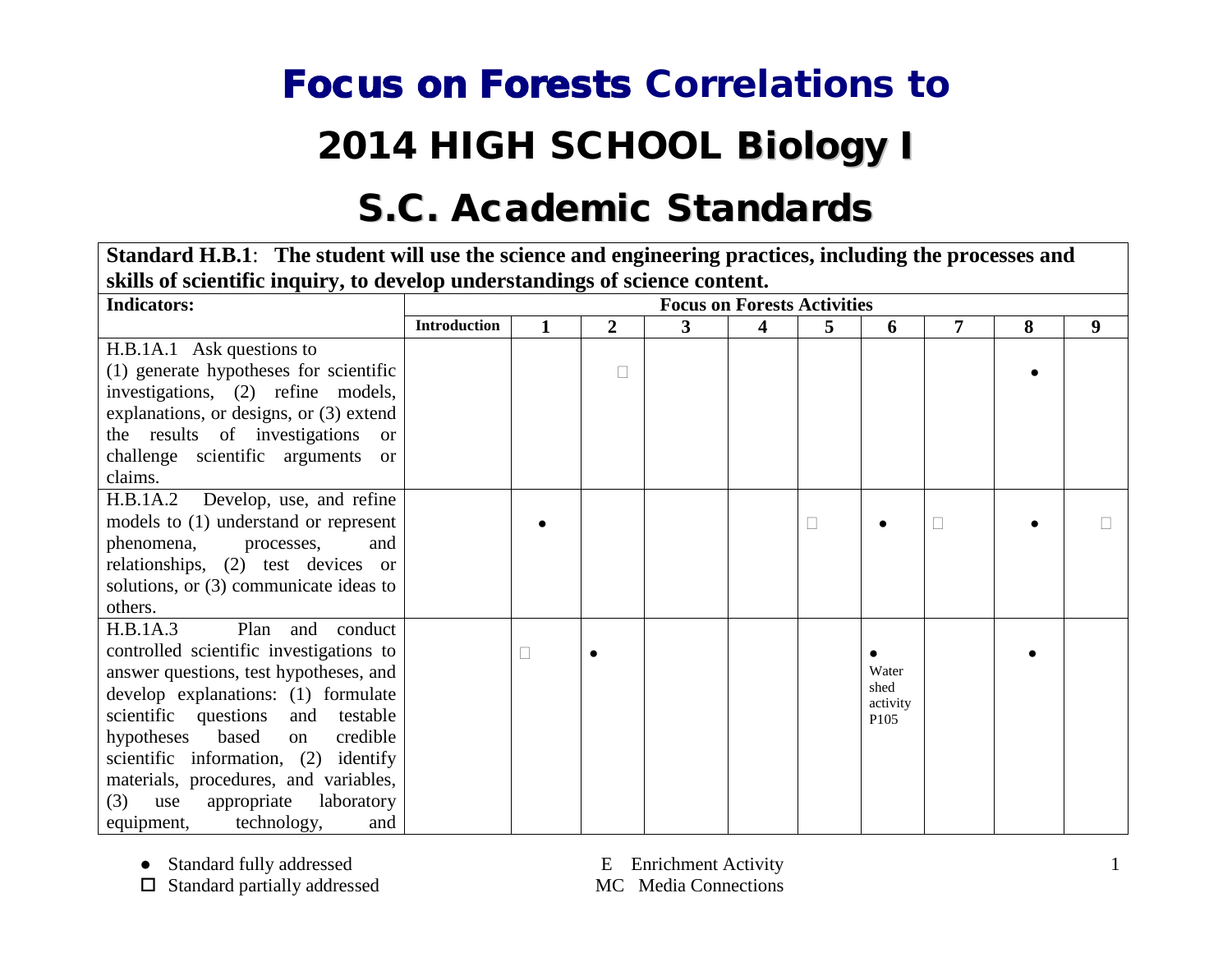| techniques to collect qualitative and<br>quantitative data, and (4) record and<br>represent data in an appropriate form.<br>Use appropriate safety procedures.                                                                                                                                                                                                              |        |  |  |             |   |        |
|-----------------------------------------------------------------------------------------------------------------------------------------------------------------------------------------------------------------------------------------------------------------------------------------------------------------------------------------------------------------------------|--------|--|--|-------------|---|--------|
| H.B.1A.4 Analyze and interpret data<br>from informational texts and data<br>collected from investigations using a<br>range of methods (such as tabulation,<br>graphing, or statistical analysis) to (1)<br>reveal patterns and construct meaning,<br>(2) support or refute hypotheses,<br>explanations, claims, or designs, or (3)<br>evaluate the strength of conclusions. |        |  |  | $\Box$<br>E |   | $\Box$ |
| H.B.1A.5<br>Use mathematical and<br>computational thinking to (1) use and<br>manipulate appropriate metric units,<br>(2) express relationships between<br>variables<br>models<br>for<br>and<br>investigations, and (3) use grade-level<br>appropriate statistics to analyze data.                                                                                           | $\Box$ |  |  |             | E |        |
| H.B.1A.6 Construct explanations of<br>phenomena using (1) primary or<br>secondary scientific evidence and<br>conclusions<br>models,<br>(2)<br>from<br>(3)<br>scientific<br>investigations,<br>predictions based on observations and<br>(4)<br>measurements,<br>data<br><b>or</b><br>communicated in graphs, tables, or<br>diagrams.                                         | $\Box$ |  |  |             |   |        |
| H.B.1A.7<br>Construct and analyze<br>scientific arguments to support claims,<br>explanations,<br>designs<br><b>or</b><br>using<br>evidence and valid reasoning from<br>observations, data, or informational<br>texts.                                                                                                                                                       |        |  |  |             |   | П      |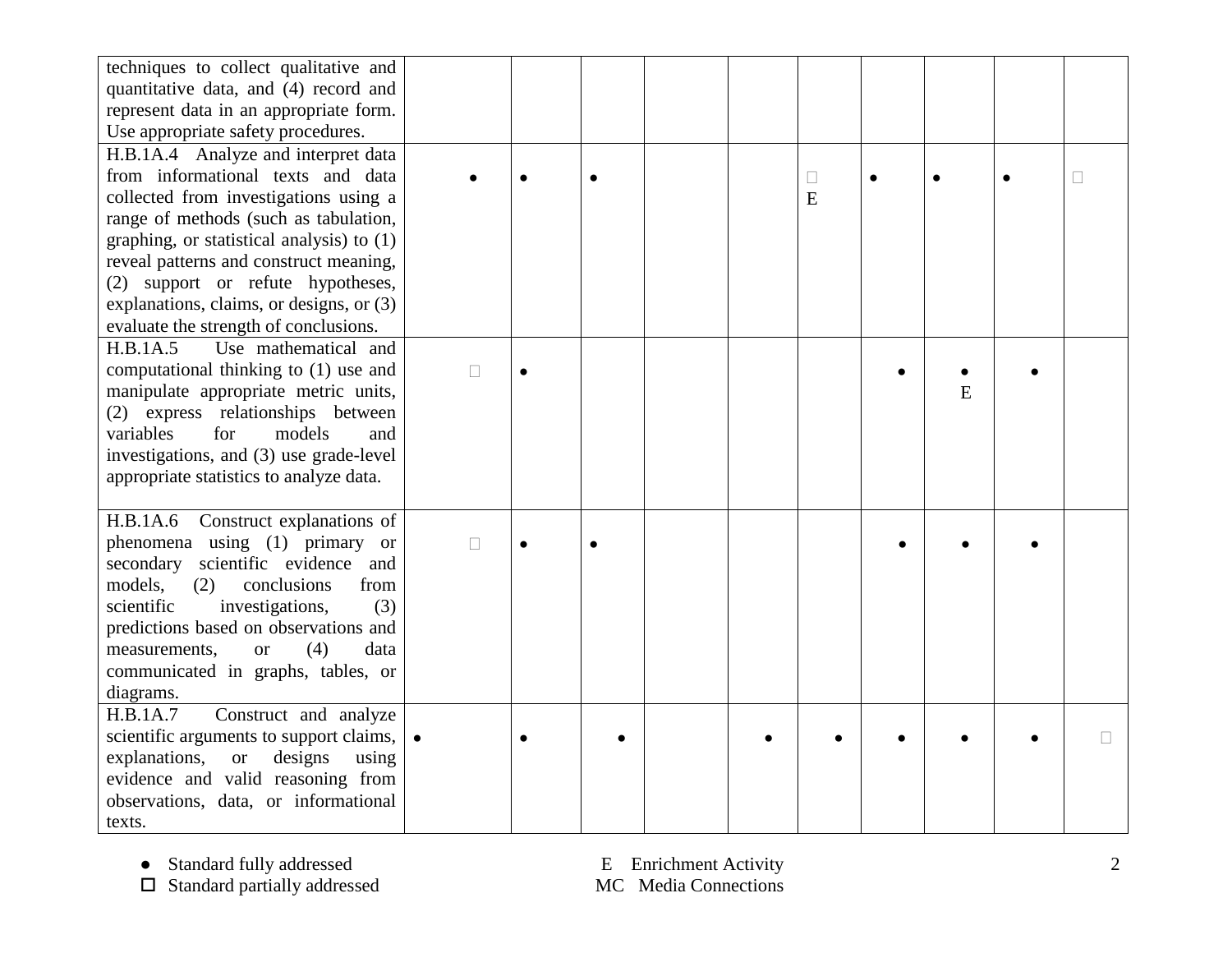| H.B.1A.8<br>Obtain and evaluate                                                                        |                                    |              |                |              |   |   |   |        |   |              |
|--------------------------------------------------------------------------------------------------------|------------------------------------|--------------|----------------|--------------|---|---|---|--------|---|--------------|
| scientific information to (1) answer                                                                   |                                    | $\bullet$    | $\bullet$      |              |   |   |   |        |   |              |
| questions, (2) explain or describe                                                                     |                                    |              |                |              |   |   |   |        |   |              |
| phenomena, (3) develop models, (4)                                                                     |                                    |              |                |              |   |   |   |        |   |              |
| evaluate hypotheses, explanations,                                                                     |                                    |              |                |              |   |   |   |        |   |              |
| claims, or designs or (5) identify                                                                     |                                    |              |                |              |   |   |   |        |   |              |
| and/or fill gaps in knowledge.                                                                         |                                    |              |                |              |   |   |   |        |   |              |
| Communicate using the conventions                                                                      |                                    |              |                |              |   |   |   |        |   |              |
| and expectations of scientific writing                                                                 |                                    |              |                |              |   |   |   |        |   |              |
| or oral presentations by (1) evaluating                                                                |                                    |              |                |              |   |   |   |        |   |              |
| grade-appropriate<br>primary<br><sub>or</sub>                                                          |                                    |              |                |              |   |   |   |        |   |              |
| secondary scientific literature, or (2)                                                                |                                    |              |                |              |   |   |   |        |   |              |
| reporting the results of student                                                                       |                                    |              |                |              |   |   |   |        |   |              |
| experimental investigations.                                                                           |                                    |              |                |              |   |   |   |        |   |              |
| Construct devices or<br>H.B.1B.1                                                                       |                                    |              |                |              |   |   |   |        |   |              |
| design solutions using scientific                                                                      | $\Box$                             |              |                |              |   |   |   |        |   | $\mathbf{L}$ |
| knowledge to solve specific problems                                                                   |                                    |              |                |              |   |   |   |        |   |              |
| or needs: (1) ask questions to identify                                                                |                                    |              |                |              |   |   |   |        |   |              |
| problems or needs, (2) ask questions                                                                   |                                    |              |                |              |   |   |   |        |   |              |
| about the criteria and constraints of                                                                  |                                    |              |                |              |   |   |   |        |   |              |
| the device or solutions, (3) generate                                                                  |                                    |              |                |              |   |   |   |        |   |              |
| and communicate ideas for possible                                                                     |                                    |              |                |              |   |   |   |        |   |              |
| devices or solutions, (4) build and test                                                               |                                    |              |                |              |   |   |   |        |   |              |
| devices or solutions, (5) determine if                                                                 |                                    |              |                |              |   |   |   |        |   |              |
| the devices or solutions solved the                                                                    |                                    |              |                |              |   |   |   |        |   |              |
| problem and refine the design if                                                                       |                                    |              |                |              |   |   |   |        |   |              |
| needed, and (6) communicate the                                                                        |                                    |              |                |              |   |   |   |        |   |              |
| results.                                                                                               |                                    |              |                |              |   |   |   |        |   |              |
| Standard H.B.6: The student will demonstrate an understanding that ecosystems are complex, interactive |                                    |              |                |              |   |   |   |        |   |              |
| systems that include both biological communities and physical components of the environment.           |                                    |              |                |              |   |   |   |        |   |              |
| <b>Indicators</b>                                                                                      | <b>Focus on Forests Activities</b> |              |                |              |   |   |   |        |   |              |
|                                                                                                        | <b>Introduction</b>                | $\mathbf{1}$ | $\overline{2}$ | $\mathbf{3}$ | 4 | 5 | 6 | 7      | 8 | 9            |
| H.B.6A.1 Analyze and interpret data                                                                    |                                    |              |                |              |   |   |   |        |   |              |
| that depict changes in the abiotic and                                                                 |                                    | $\bullet$ E  |                |              |   |   |   | $\Box$ |   |              |
| biotic components of an ecosystem                                                                      |                                    |              |                |              |   |   |   |        |   |              |
| over time or space (such as percent                                                                    |                                    |              |                |              |   |   |   |        |   |              |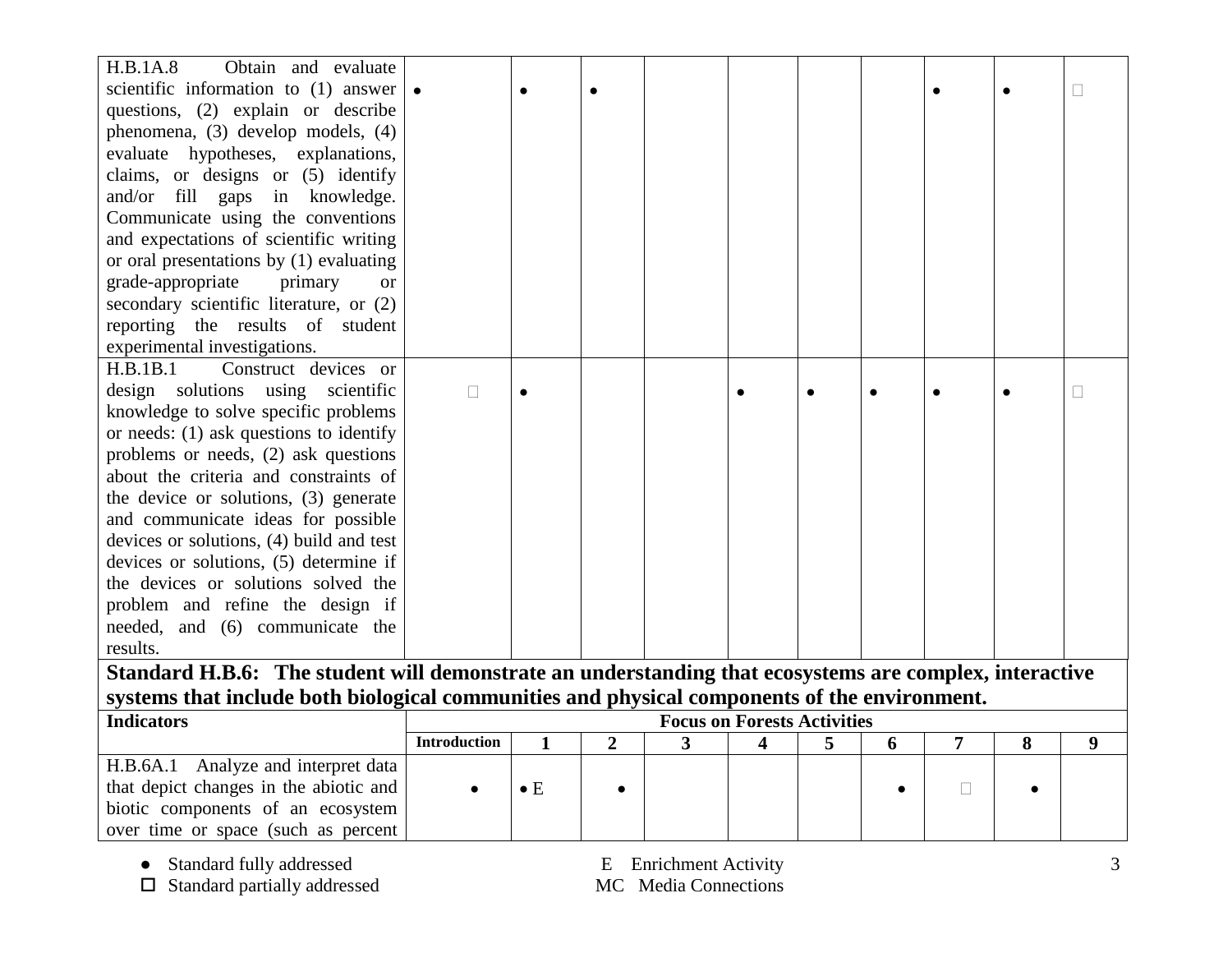| change, average change, correlation<br>and proportionality) and propose<br>hypotheses<br>about<br>possible<br>relationships between the changes in<br>the abiotic components and the biotic<br>components of the environment.                                                                                            |                |  |           |  |  |        |
|--------------------------------------------------------------------------------------------------------------------------------------------------------------------------------------------------------------------------------------------------------------------------------------------------------------------------|----------------|--|-----------|--|--|--------|
| H.B.6A.2<br>Use mathematical and<br>computational thinking to support<br>claims that limiting factors affect the<br>of individuals<br>number<br>that<br>an<br>ecosystem can support.                                                                                                                                     |                |  |           |  |  |        |
| H.B.6B.1 Develop and use models of<br>the carbon cycle, which include the<br>interactions between photosynthesis,<br>cellular<br>respiration<br>and<br>other<br>processes that release carbon dioxide,<br>to evaluate the effects of increasing<br>atmospheric carbon dioxide on natural<br>and agricultural ecosystems. |                |  |           |  |  |        |
| Analyze and interpret<br>H.B.6B.2<br>quantitative data to construct an<br>explanation<br>the<br>effects<br>for<br>of<br>greenhouse gases (such as carbon<br>dioxide and methane) on the carbon<br>cycle and global climate.                                                                                              |                |  |           |  |  |        |
| H.B.6C.1<br>scientific<br>Construct<br>arguments to support claims that the<br>changes in the biotic and abiotic<br>components of various ecosystems<br>over time affect the ability of an<br>ecosystem to maintain homeostasis.                                                                                         | E<br><b>MC</b> |  |           |  |  |        |
| H.B.6D.1 Design solutions to reduce<br>the impact of human activity on the<br>biodiversity of an ecosystem.                                                                                                                                                                                                              | $\bullet$ E    |  | $\bullet$ |  |  | $\Box$ |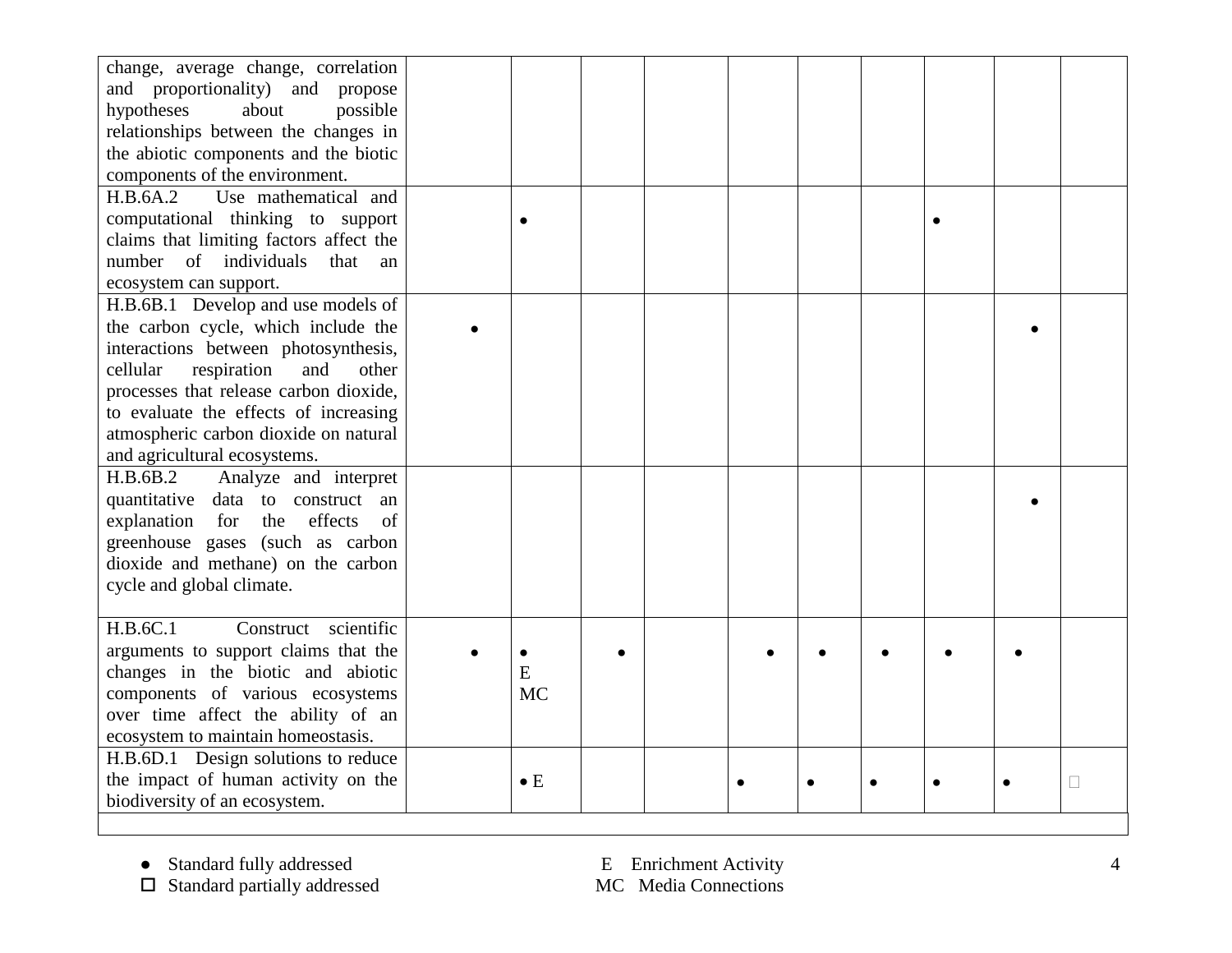| place within eens of systems of cens.<br><b>Indicators</b> | <b>Focus on Forests Activities</b> |              |   |   |   |   |   |   |   |   |
|------------------------------------------------------------|------------------------------------|--------------|---|---|---|---|---|---|---|---|
|                                                            | <b>Introduction</b>                | $\mathbf{1}$ | 2 | 3 | 4 | 5 | 6 | 7 | 8 | 9 |
| H.B.2B.1 Develop and use models to                         |                                    |              |   |   |   |   |   |   |   |   |
| explain how specialized structures                         |                                    |              |   |   |   |   |   |   |   |   |
| within cells (including the nucleus,                       |                                    |              |   |   |   |   |   |   |   |   |
| chromosomes, cytoskeleton,                                 |                                    |              |   |   |   |   |   |   |   |   |
| endoplasmic reticulum, ribosomes,                          |                                    |              |   |   |   |   |   |   |   |   |
| and Golgi complex) interact to                             |                                    |              |   |   |   |   |   |   |   |   |
| produce, modify, and transport                             |                                    |              |   |   |   |   |   |   |   |   |
| proteins. Models should compare and                        |                                    |              |   |   |   |   |   |   |   |   |
| contrast how prokaryotic cells meet                        |                                    |              |   |   |   |   |   |   |   |   |
| the same life needs as eukaryotic cells                    |                                    |              |   |   |   |   |   |   |   |   |
| without similar structures.                                |                                    |              |   |   |   |   |   |   |   |   |
| H.B.2B.2<br>Collect and interpret                          |                                    |              |   |   |   |   |   |   |   |   |
| descriptive data on cell structure to                      |                                    |              |   |   |   |   |   |   |   |   |
| compare and contrast different types                       |                                    |              |   |   |   |   |   |   |   |   |
| of cells (including prokaryotic versus                     |                                    |              |   |   |   |   |   |   |   |   |
| eukaryotic, and animal versus plant                        |                                    |              |   |   |   |   |   |   |   |   |
| versus fungal).                                            |                                    |              |   |   |   |   |   |   |   |   |
| Obtain information to<br>H.B.2B.3                          |                                    |              |   |   |   |   |   |   |   |   |
| contrast the structure of viruses with                     |                                    |              |   |   |   |   |   |   |   |   |
| that of cells and to explain, in general,                  |                                    |              |   |   |   |   |   |   |   |   |
| why viruses must use living cells to                       |                                    |              |   |   |   |   |   |   |   |   |
| reproduce.                                                 |                                    |              |   |   |   |   |   |   |   |   |
| H.B.2C.1 Develop and use models to                         |                                    |              |   |   |   |   |   |   |   |   |
| exemplify how the cell membrane                            |                                    |              |   |   |   |   |   |   |   |   |
| serves to maintain homeostasis of the                      |                                    |              |   |   |   |   |   |   |   |   |
| cell through both active and passive                       |                                    |              |   |   |   |   |   |   |   |   |
| transport processes.                                       |                                    |              |   |   |   |   |   |   |   |   |
| H.B.2C.2 Ask scientific questions to                       |                                    |              |   |   |   |   |   |   |   |   |
| define the problems that organisms                         |                                    |              |   |   |   |   |   |   |   |   |
| maintaining homeostasis<br>face in                         |                                    |              |   |   |   |   |   |   |   |   |
| within<br>different<br>environments                        |                                    |              |   |   |   |   |   |   |   |   |
| (including water of varying solute)                        |                                    |              |   |   |   |   |   |   |   |   |

## **Standard H.B.2: The student will demonstrate the understanding that the essential functions of life take place within cells or systems of cells.**

 $\square$  Standard partially addressed

● Standard fully addressed<br>
□ Standard partially addressed<br>
□ Standard partially addressed<br>
□ MC Media Connections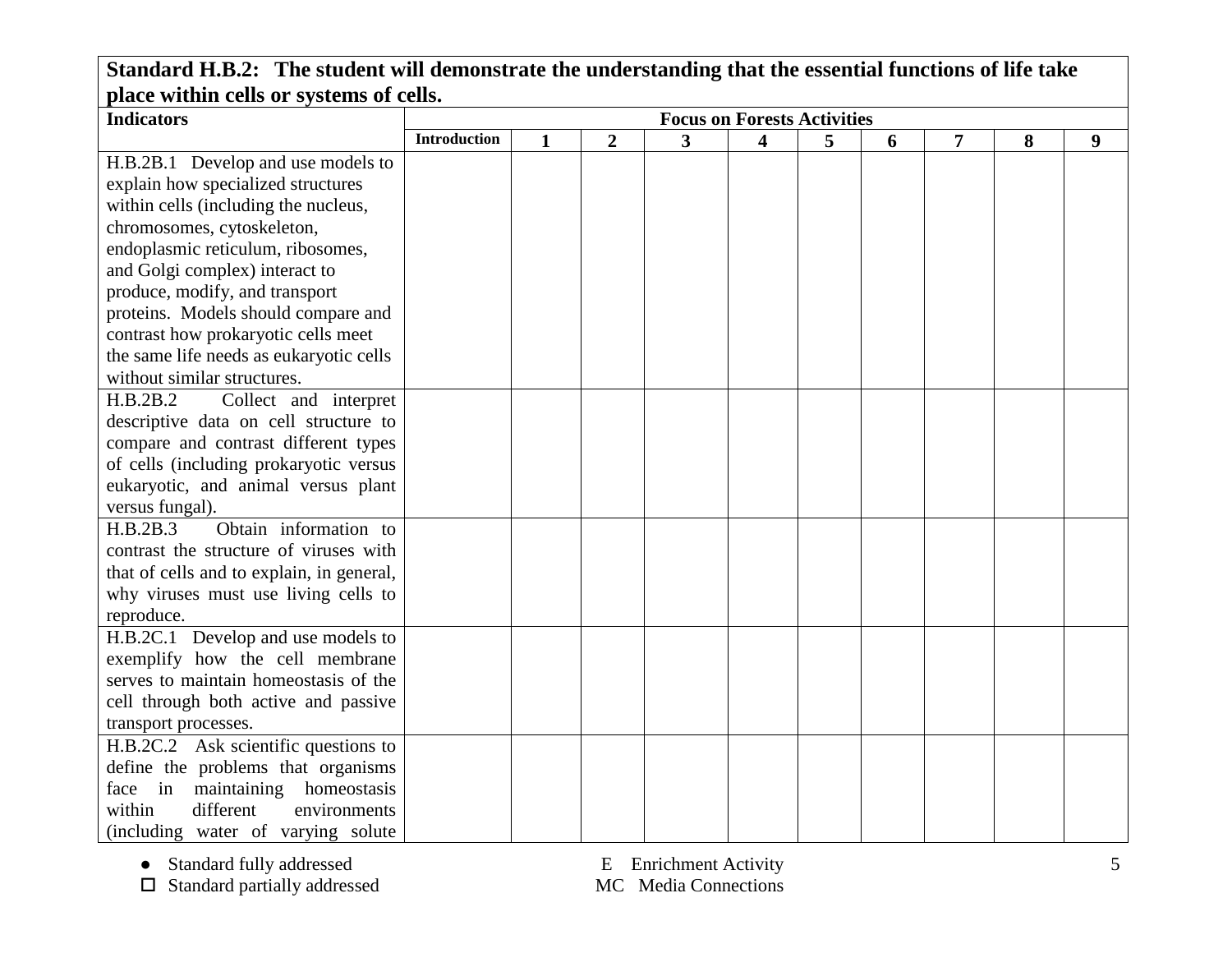| concentrations).                           |  |  |  |  |  |
|--------------------------------------------|--|--|--|--|--|
| H.B.2C.3 Analyze and interpret data        |  |  |  |  |  |
| to explain the movement of molecules       |  |  |  |  |  |
| (including water) across a membrane.       |  |  |  |  |  |
|                                            |  |  |  |  |  |
| H.B.2D.1<br>Construct models to            |  |  |  |  |  |
| explain how the processes of cell          |  |  |  |  |  |
| division<br>cell<br>differentiation<br>and |  |  |  |  |  |
| produce<br>maintain<br>and<br>complex      |  |  |  |  |  |
| multicellular organisms.                   |  |  |  |  |  |
|                                            |  |  |  |  |  |
| H.B.2D.2 Develop and use models to         |  |  |  |  |  |
| exemplify the changes that occur in a      |  |  |  |  |  |
| cell during the cell cycle (including      |  |  |  |  |  |
| changes in cell size, chromosomes,         |  |  |  |  |  |
| cell membrane/cell wall, and the           |  |  |  |  |  |
| number of cells produced) and predict,     |  |  |  |  |  |
| based on the models, what might            |  |  |  |  |  |
| happen to a cell that does not progress    |  |  |  |  |  |
| through the cycle correctly.               |  |  |  |  |  |
| H.B.2D.3 Construct explanations for        |  |  |  |  |  |
| how the cell cycle is monitored by         |  |  |  |  |  |
| check point systems and communicate        |  |  |  |  |  |
| possible<br>consequences<br>of<br>the      |  |  |  |  |  |
| continued cycling of abnormal cells.       |  |  |  |  |  |
| H.B.2D.4<br>Construct scientific           |  |  |  |  |  |
| arguments to support the pros and          |  |  |  |  |  |
| cons of biotechnological applications      |  |  |  |  |  |
| of stem cells using examples from          |  |  |  |  |  |
| both plants and animals.                   |  |  |  |  |  |
|                                            |  |  |  |  |  |
|                                            |  |  |  |  |  |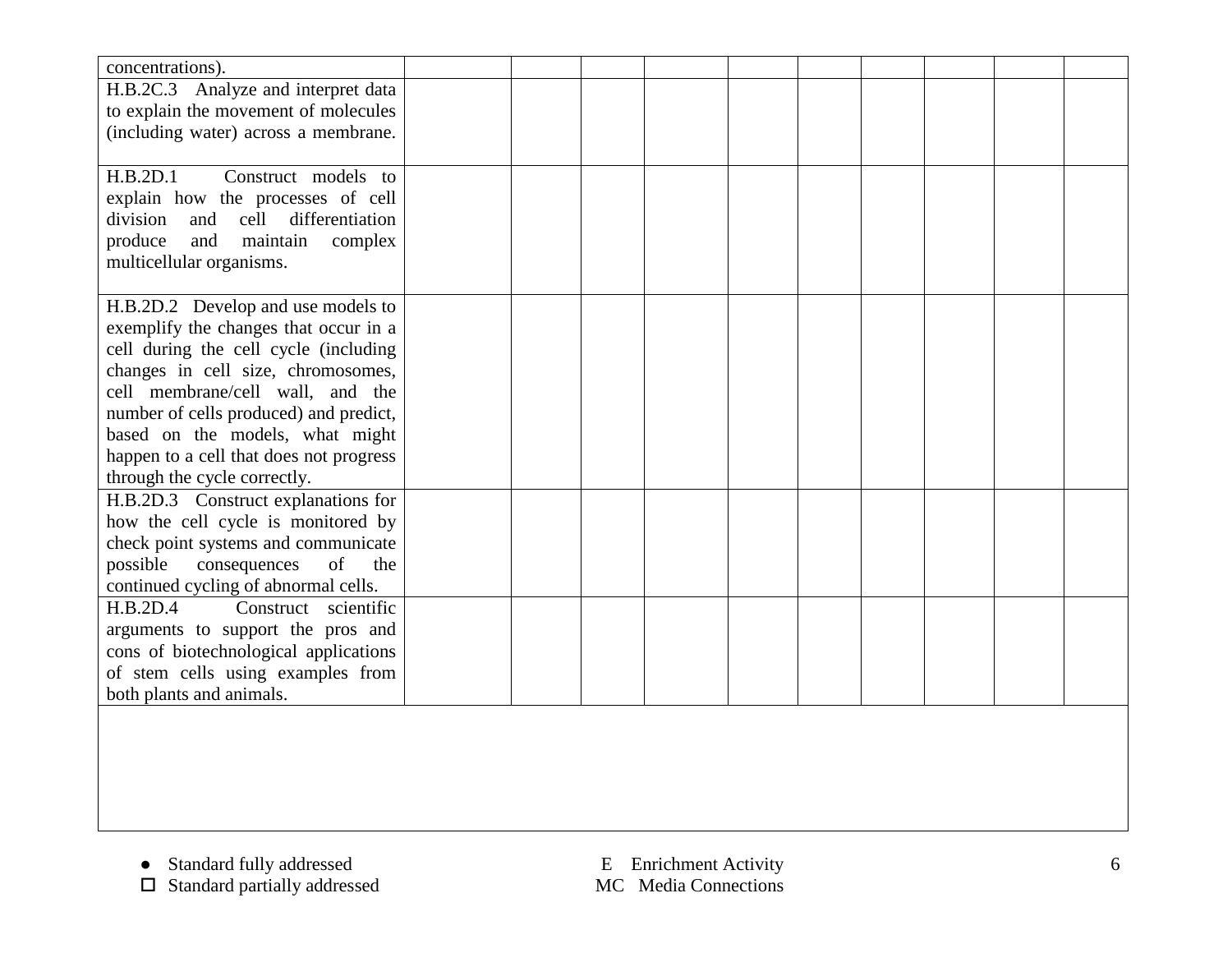**Standard H.B.3: The student will demonstrate the understanding that all essential processes within organisms require energy which in most ecosystems is ultimately derived from the Sun and transferred into chemical energy by the photosynthetic organisms of that ecosystem.**

| $\alpha$ , and $\alpha$ , and $\alpha$ are proved introduced by $\alpha$ and $\alpha$ and $\alpha$<br><b>Indicators</b>                                                                                                                                                                   |                     |              |                |   | <b>Focus on Forests Activities</b> |   |   |   |   |   |
|-------------------------------------------------------------------------------------------------------------------------------------------------------------------------------------------------------------------------------------------------------------------------------------------|---------------------|--------------|----------------|---|------------------------------------|---|---|---|---|---|
|                                                                                                                                                                                                                                                                                           | <b>Introduction</b> | $\mathbf{1}$ | $\overline{2}$ | 3 | $\overline{\mathbf{4}}$            | 5 | 6 | 7 | 8 | 9 |
| H.B.3A.1 Develop and use models to<br>explain how chemical reactions<br>among ATP, ADP, and inorganic<br>phosphate act to transfer chemical<br>energy within cells.                                                                                                                       |                     |              |                |   |                                    |   |   |   |   |   |
| H.B.3A.2 Develop and revise models<br>describe how photosynthesis<br>to<br>transforms light energy into stored<br>chemical energy.                                                                                                                                                        |                     |              |                |   |                                    |   |   |   |   |   |
| Construct scientific<br>H.B.3A.3<br>arguments to support claims that<br>chemical elements in the sugar<br>molecules produced by photosynthesis<br>may interact with other elements to<br>form amino acids, lipids, nucleic acids<br>or other large organic molecules.                     |                     |              |                |   |                                    |   |   |   |   |   |
| Develop models of the<br>H.B.3A.4<br>major inputs and outputs of cellular<br>respiration (aerobic and anaerobic) to<br>exemplify the chemical process in<br>which the bonds of molecules are<br>broken, the bonds of new compounds<br>are formed and a net transfer of<br>energy results. |                     |              |                |   |                                    |   |   |   |   |   |
| H.B.3A.5 Plan and conduct scientific<br>investigations<br>computer<br><b>or</b><br>determine<br>simulations<br>the<br>to<br>relationship between variables that                                                                                                                           |                     |              |                |   |                                    |   |   |   |   |   |

● Standard fully addressed E Enrichment Activity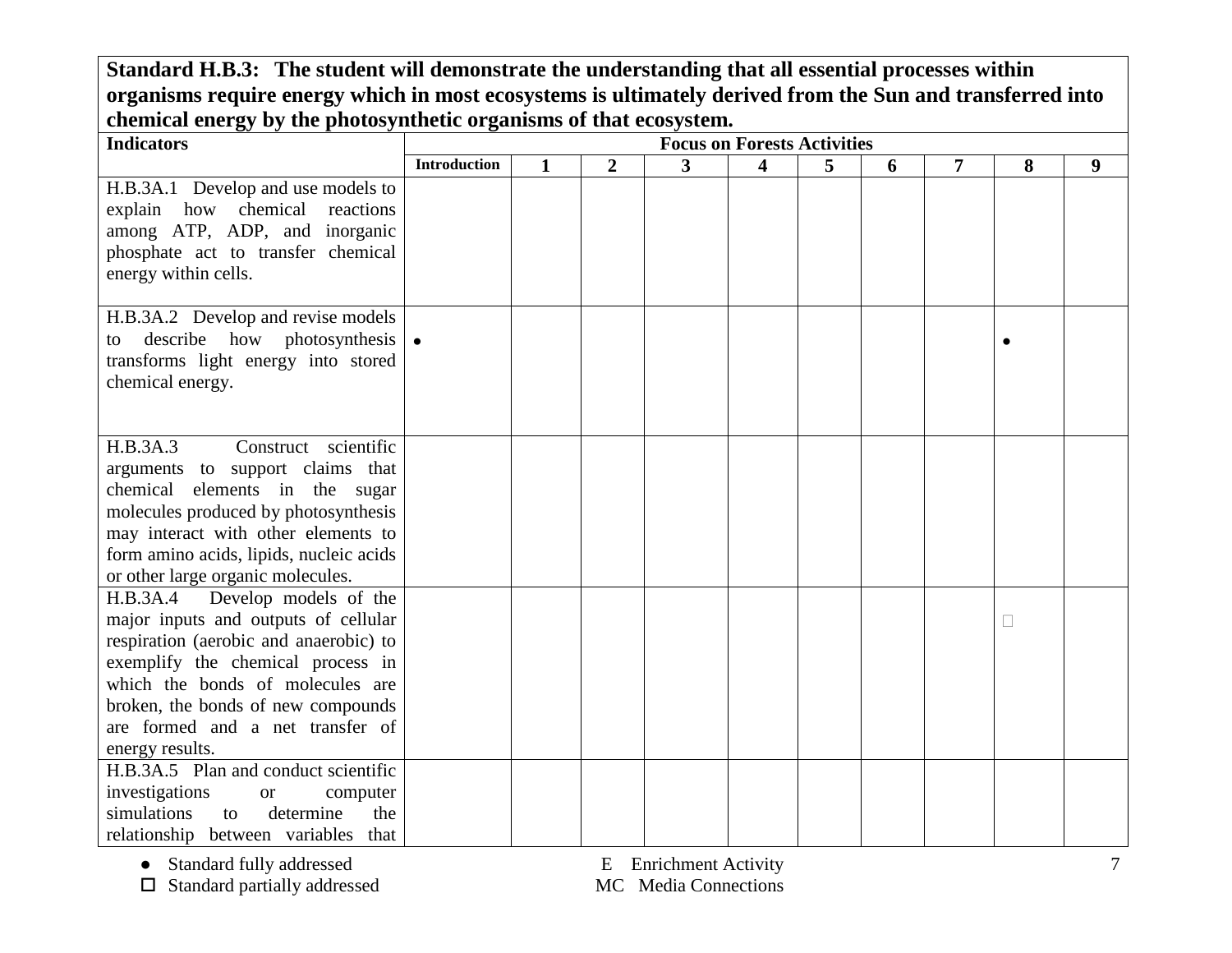| characteristics or traits are transferred from one generation to the next via genes.              |  |  |  |  |  |  |  |  |  |  |  |
|---------------------------------------------------------------------------------------------------|--|--|--|--|--|--|--|--|--|--|--|
| <b>Focus on Forests Activities</b><br><b>Introduction</b>                                         |  |  |  |  |  |  |  |  |  |  |  |
| 9                                                                                                 |  |  |  |  |  |  |  |  |  |  |  |
|                                                                                                   |  |  |  |  |  |  |  |  |  |  |  |
|                                                                                                   |  |  |  |  |  |  |  |  |  |  |  |
|                                                                                                   |  |  |  |  |  |  |  |  |  |  |  |
|                                                                                                   |  |  |  |  |  |  |  |  |  |  |  |
|                                                                                                   |  |  |  |  |  |  |  |  |  |  |  |
|                                                                                                   |  |  |  |  |  |  |  |  |  |  |  |
|                                                                                                   |  |  |  |  |  |  |  |  |  |  |  |
|                                                                                                   |  |  |  |  |  |  |  |  |  |  |  |
|                                                                                                   |  |  |  |  |  |  |  |  |  |  |  |
|                                                                                                   |  |  |  |  |  |  |  |  |  |  |  |
|                                                                                                   |  |  |  |  |  |  |  |  |  |  |  |
|                                                                                                   |  |  |  |  |  |  |  |  |  |  |  |
|                                                                                                   |  |  |  |  |  |  |  |  |  |  |  |
|                                                                                                   |  |  |  |  |  |  |  |  |  |  |  |
|                                                                                                   |  |  |  |  |  |  |  |  |  |  |  |
|                                                                                                   |  |  |  |  |  |  |  |  |  |  |  |
|                                                                                                   |  |  |  |  |  |  |  |  |  |  |  |
|                                                                                                   |  |  |  |  |  |  |  |  |  |  |  |
|                                                                                                   |  |  |  |  |  |  |  |  |  |  |  |
|                                                                                                   |  |  |  |  |  |  |  |  |  |  |  |
|                                                                                                   |  |  |  |  |  |  |  |  |  |  |  |
|                                                                                                   |  |  |  |  |  |  |  |  |  |  |  |
|                                                                                                   |  |  |  |  |  |  |  |  |  |  |  |
|                                                                                                   |  |  |  |  |  |  |  |  |  |  |  |
|                                                                                                   |  |  |  |  |  |  |  |  |  |  |  |
| Standard H.B.4: The student will demonstrate an understanding of the specific mechanisms by which |  |  |  |  |  |  |  |  |  |  |  |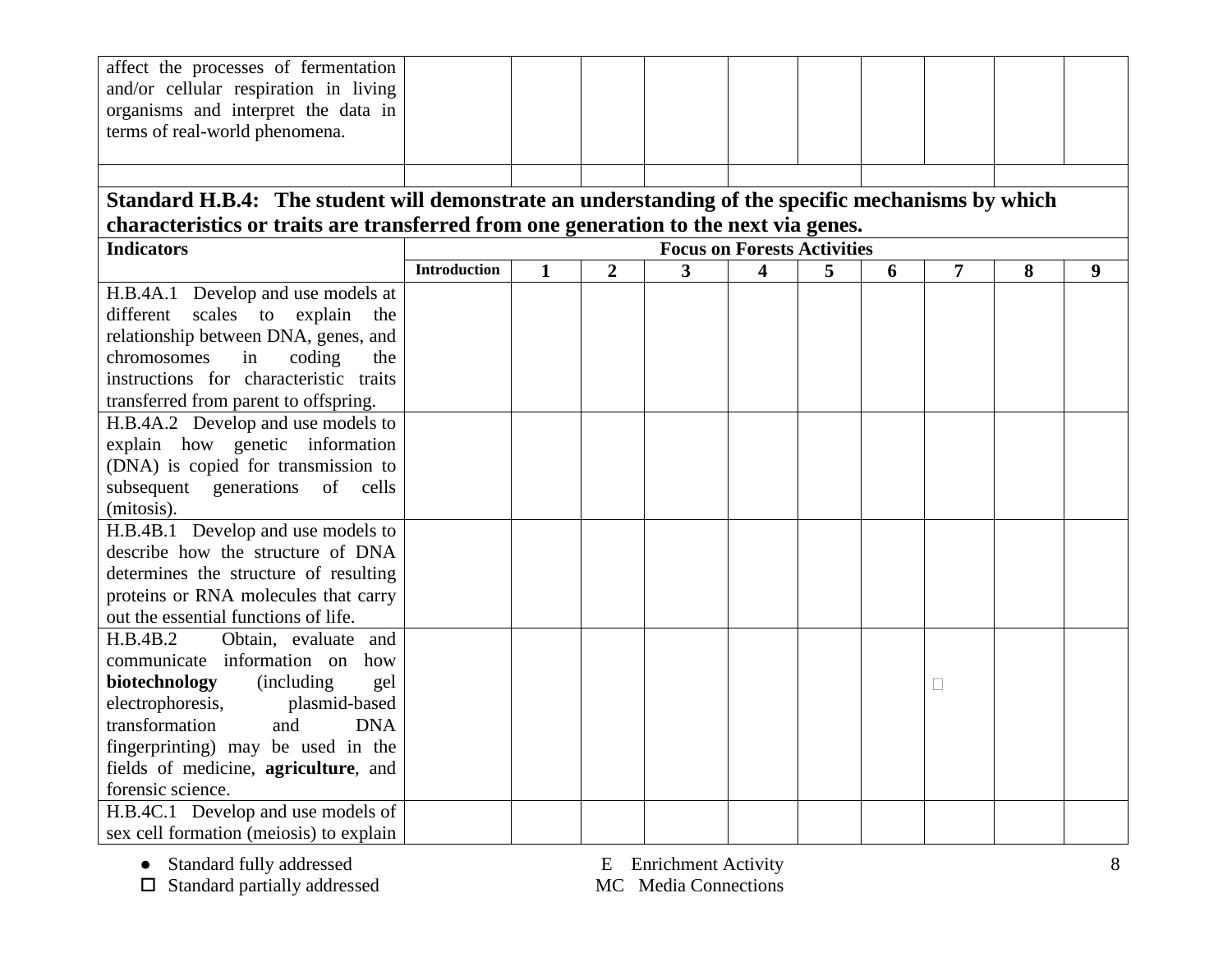| why the DNA of the daughter cells is                                                                     |                                    |  |  |  |  |  |  |  |  |  |
|----------------------------------------------------------------------------------------------------------|------------------------------------|--|--|--|--|--|--|--|--|--|
| different from the DNA of the parent                                                                     |                                    |  |  |  |  |  |  |  |  |  |
| cell.                                                                                                    |                                    |  |  |  |  |  |  |  |  |  |
| H.B.4C.2<br>Analyze data on the                                                                          |                                    |  |  |  |  |  |  |  |  |  |
| variation of traits among individual                                                                     |                                    |  |  |  |  |  |  |  |  |  |
| organisms within a population to                                                                         |                                    |  |  |  |  |  |  |  |  |  |
| explain patterns in the data in the                                                                      |                                    |  |  |  |  |  |  |  |  |  |
| context of transmission of genetic                                                                       |                                    |  |  |  |  |  |  |  |  |  |
| information.                                                                                             |                                    |  |  |  |  |  |  |  |  |  |
| H.B.4C.3 Construct explanations for                                                                      |                                    |  |  |  |  |  |  |  |  |  |
| how meiosis followed by fertilization                                                                    |                                    |  |  |  |  |  |  |  |  |  |
| ensures genetic variation among                                                                          |                                    |  |  |  |  |  |  |  |  |  |
| offspring within the same family and                                                                     |                                    |  |  |  |  |  |  |  |  |  |
| genetic diversity within populations of                                                                  |                                    |  |  |  |  |  |  |  |  |  |
| sexually reproducing organisms.                                                                          |                                    |  |  |  |  |  |  |  |  |  |
| H.B.4D.1 Develop and use models to                                                                       |                                    |  |  |  |  |  |  |  |  |  |
| explain how mutations in DNA that                                                                        |                                    |  |  |  |  |  |  |  |  |  |
| occur during replication (1) can affect                                                                  |                                    |  |  |  |  |  |  |  |  |  |
| the proteins that are produced or the                                                                    |                                    |  |  |  |  |  |  |  |  |  |
| traits that result and $(2)$ may or may                                                                  |                                    |  |  |  |  |  |  |  |  |  |
| not be inherited.                                                                                        |                                    |  |  |  |  |  |  |  |  |  |
|                                                                                                          |                                    |  |  |  |  |  |  |  |  |  |
|                                                                                                          |                                    |  |  |  |  |  |  |  |  |  |
| Standard B-5: The student will demonstrate an understanding of biological evolution and the diversity of |                                    |  |  |  |  |  |  |  |  |  |
| life.                                                                                                    |                                    |  |  |  |  |  |  |  |  |  |
| <b>Indicators</b>                                                                                        | <b>Focus on Forests Activities</b> |  |  |  |  |  |  |  |  |  |

| <b>Indicators</b>                                                                               |                     | <b>Focus on Forests Activities</b> |  |  |  |  |              |  |   |  |  |
|-------------------------------------------------------------------------------------------------|---------------------|------------------------------------|--|--|--|--|--------------|--|---|--|--|
|                                                                                                 | <b>Introduction</b> |                                    |  |  |  |  | $\mathbf{v}$ |  | 0 |  |  |
| B-5.1 Summarize the process of<br>natural selection.                                            |                     |                                    |  |  |  |  |              |  |   |  |  |
| B-5.2 Explain how the genetic<br>processes result in the continuity of<br>life-forms over time. |                     |                                    |  |  |  |  |              |  |   |  |  |
| B-5.3 Explain how diversity within a<br>species increases the chances of its<br>survival.       |                     |                                    |  |  |  |  |              |  |   |  |  |
| genetic<br>B-5.4 Explain<br>how                                                                 |                     |                                    |  |  |  |  |              |  |   |  |  |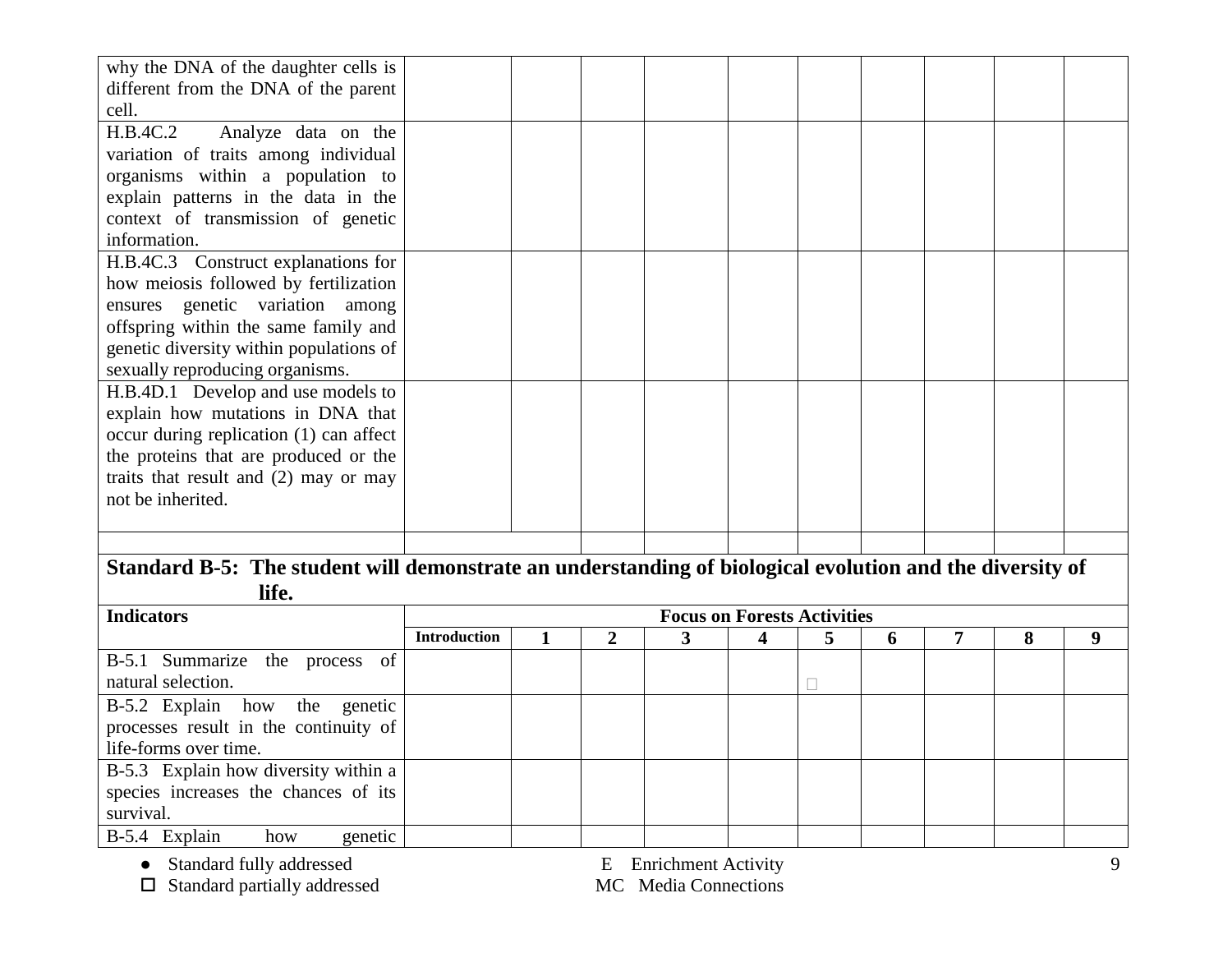| variability and environmental factors |  |  |  |  |  |
|---------------------------------------|--|--|--|--|--|
| lead to biological evolution.         |  |  |  |  |  |
| B-5.5 Exemplify scientific evidence   |  |  |  |  |  |
| in the fields of anatomy, embryology, |  |  |  |  |  |
| biochemistry, and paleontology that   |  |  |  |  |  |
| underlies the theory of biological    |  |  |  |  |  |
| evolution.                            |  |  |  |  |  |
| B-5.6 Summarize<br>that<br>ways       |  |  |  |  |  |
| scientists use data from a variety of |  |  |  |  |  |
| sources to investigate and critically |  |  |  |  |  |
| analyze aspects of evolutionary       |  |  |  |  |  |
| theory.                               |  |  |  |  |  |

| <b>Focus on Forest – Reverse Correlation</b><br>2014 BIOLOGY I S.C. ACADEMIC STANDARDS |                                                                                                                                                              |             |                    |                 |                  |                                                                                      |  |  |  |  |  |  |
|----------------------------------------------------------------------------------------|--------------------------------------------------------------------------------------------------------------------------------------------------------------|-------------|--------------------|-----------------|------------------|--------------------------------------------------------------------------------------|--|--|--|--|--|--|
| <b>PLT</b> Activities                                                                  | <b>Engineering</b>                                                                                                                                           | <b>Cell</b> | <b>Energy</b>      | <b>Heredity</b> | <b>Evolution</b> | <b>Ecosystem</b>                                                                     |  |  |  |  |  |  |
| <b>Introduction:</b><br>Forests are more than trees.                                   | $\bullet$ H.B.1A.4<br>$\Box$ H.B.1A.5<br>$\Box$ H.B.1A.6<br>$\bullet$ H.B.1A.7<br>$\bullet$ H.B.1A.8<br>$\Box$ H.B.1B.1                                      |             | $\bullet$ H.B.3A.2 |                 |                  | $\bullet$ H.B.6A.1<br>$\bullet$ H.B.6B.1<br>$\bullet$ H.B.6C.1                       |  |  |  |  |  |  |
| <b>Monitoring Forest Health</b>                                                        | • $H.B.1A.2$<br>H.B.1A.3<br>$\bullet$ H.B.1A.4<br>$\bullet$ H.B.1A.5<br>$\bullet$ H.B.1A.6<br>$\bullet$ H.B.1A.7<br>$\bullet$ H.B.1A.8<br>$\bullet$ H.B.1B.1 |             |                    |                 |                  | $\bullet$ H.B.6A.1<br>$\bullet$ H.B.6A.2<br>$\bullet$ H.B.6C.1<br>$\bullet$ H.B.6D.1 |  |  |  |  |  |  |
| $\mathbf{2}$<br><b>Story of Succession</b>                                             | $\bullet$ H.B.1A.1<br>$\bullet$ H.B.1A.3<br>$\bullet$ H.B.1A.4<br>$\bullet$ H.B.1A.6<br>$\bullet$ H.B.1A.7<br>$\bullet$ H.B.1A.8                             |             |                    |                 |                  | $\bullet$ H.B.6A.1<br>$\bullet$ H.B.6C.1                                             |  |  |  |  |  |  |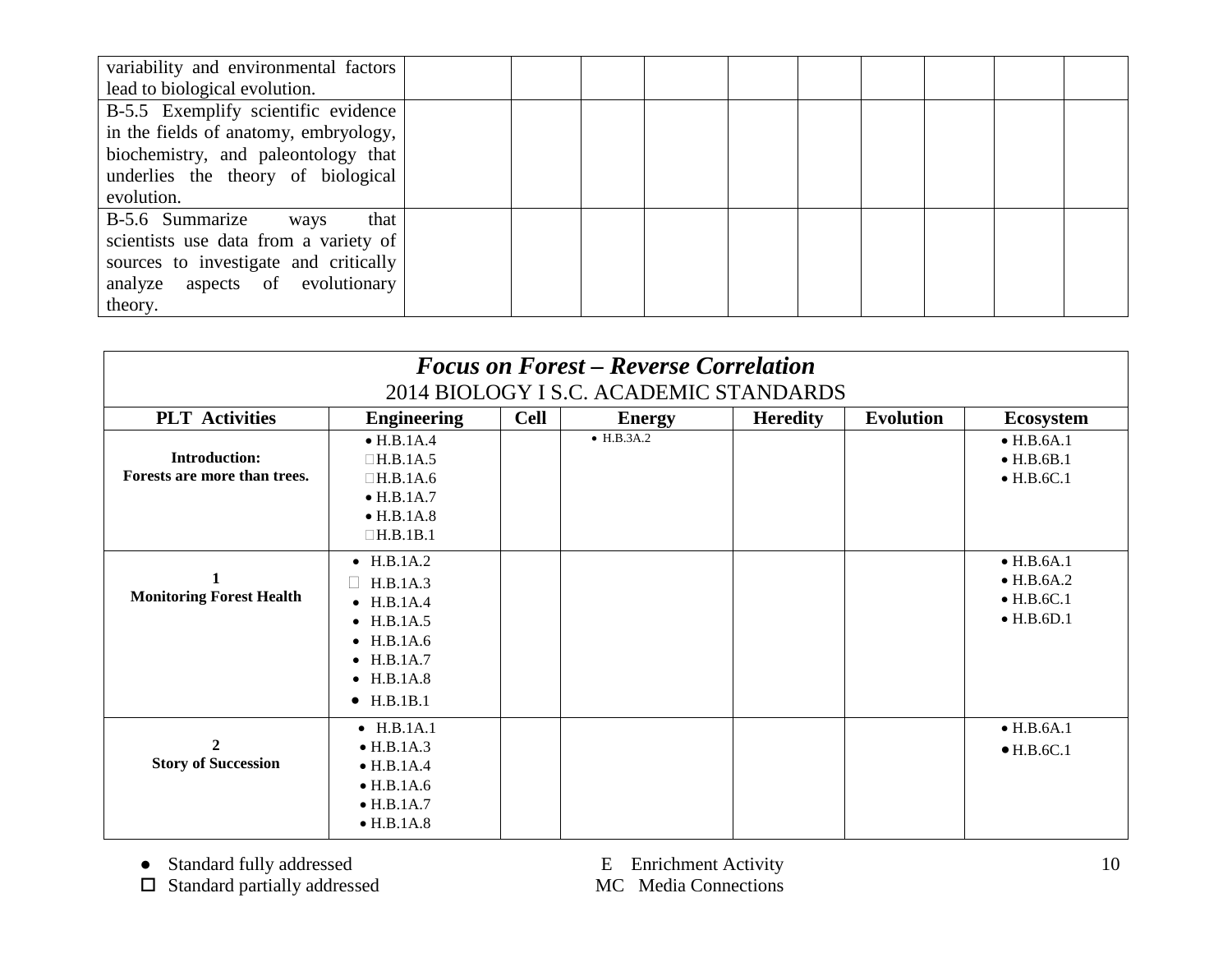| $\overline{\mathbf{3}}$<br><b>Who Owns America's Forests?</b> |                    |                    |                 |              |                    |
|---------------------------------------------------------------|--------------------|--------------------|-----------------|--------------|--------------------|
|                                                               | $\bullet$ H.B.1A.7 |                    |                 |              | $\bullet$ H.B.6C.1 |
| <b>Tough Choices</b>                                          | $\bullet$ H.B.1B.1 |                    |                 |              | $\bullet$ H.B.6D.1 |
|                                                               | $\Box$ H.B.1A.2    |                    |                 | $\Box B-5.1$ | $\bullet$ H.B.6C.1 |
| 5                                                             | $\Box$ H.B.1A.4    |                    |                 |              | $\bullet$ H.B.6D.1 |
| The Nature of Fire                                            | $\bullet$ H.B.1A.7 |                    |                 |              |                    |
|                                                               | $\bullet$ H.B.1B.1 |                    |                 |              |                    |
|                                                               | $\bullet$ H.B.1A.2 |                    |                 |              | $\bullet$ H.B.6A.1 |
| 6                                                             | $\Box$ H.B.1A.3    |                    |                 |              | $\bullet$ H.B.6C.1 |
| <b>Forest to Faucet</b>                                       | $\bullet$ H.B.1A.4 |                    |                 |              | $\bullet$ H.B.6D.1 |
|                                                               | $\bullet$ H.B.1A.5 |                    |                 |              |                    |
|                                                               | $\bullet$ H.B.1A.6 |                    |                 |              |                    |
|                                                               | $\bullet$ H.B.1A.7 |                    |                 |              |                    |
|                                                               | $\bullet$ H.B.1B.1 |                    |                 |              |                    |
|                                                               | $\Box$ H.B.1A.2    |                    | $\Box$ H.B.4B.2 |              | $\Box$ H.B.6A.1    |
| $\overline{7}$                                                | $\bullet$ H.B.1A.4 |                    |                 |              | $\bullet$ H.B.6A.2 |
| <b>Forest Invaders</b>                                        | $\bullet$ H.B.1A.5 |                    |                 |              | $\bullet$ H.B.6C.1 |
|                                                               | $\bullet$ H.B.1A.6 |                    |                 |              | $\bullet$ H.B.6D.1 |
|                                                               | $\bullet$ H.B.1A.7 |                    |                 |              |                    |
|                                                               | $\bullet$ H.B.1A.8 |                    |                 |              |                    |
|                                                               | $\bullet$ H.B.1B.1 |                    |                 |              |                    |
|                                                               | $\bullet$ H.B.1A.1 | $\bullet$ H.B.3A.2 |                 |              | $\bullet$ H.B.6A.1 |
| 8                                                             | $\bullet$ H.B.1A.2 | $\Box$ H.B.3A.4    |                 |              | $\bullet$ H.B.6B.1 |
| <b>Climate Change and Forests</b>                             | $\bullet$ H.B.1A.3 |                    |                 |              | $\bullet$ H.B.6B.2 |
|                                                               | $\bullet$ H.B.1A.4 |                    |                 |              | $\bullet$ H.B.6C.1 |
|                                                               | $\bullet$ H.B.1A.5 |                    |                 |              | $\bullet$ H.B.6D.1 |
|                                                               | $\bullet$ H.B.1A.6 |                    |                 |              |                    |
|                                                               | $\bullet$ H.B.1A.7 |                    |                 |              |                    |
|                                                               | $\bullet$ H.B.1A.8 |                    |                 |              |                    |
|                                                               | $\bullet$ H.B.1B.1 |                    |                 |              |                    |
|                                                               | $\Box$ H.B.1A.2    |                    |                 |              | $\Box$ H.B.6D.1    |
| 9                                                             | $\Box$ H.B.1A.4    |                    |                 |              |                    |
| <b>Words to Live By</b>                                       | $\Box$ H.B.1A.7    |                    |                 |              |                    |
|                                                               | $\Box$ H.B.1A.8    |                    |                 |              |                    |
|                                                               | $\Box$ H.B.1B.1    |                    |                 |              |                    |
|                                                               |                    |                    |                 |              |                    |
|                                                               |                    |                    |                 |              |                    |
|                                                               |                    |                    |                 |              |                    |

 $\square$  Standard partially addressed MC Media Connections

11